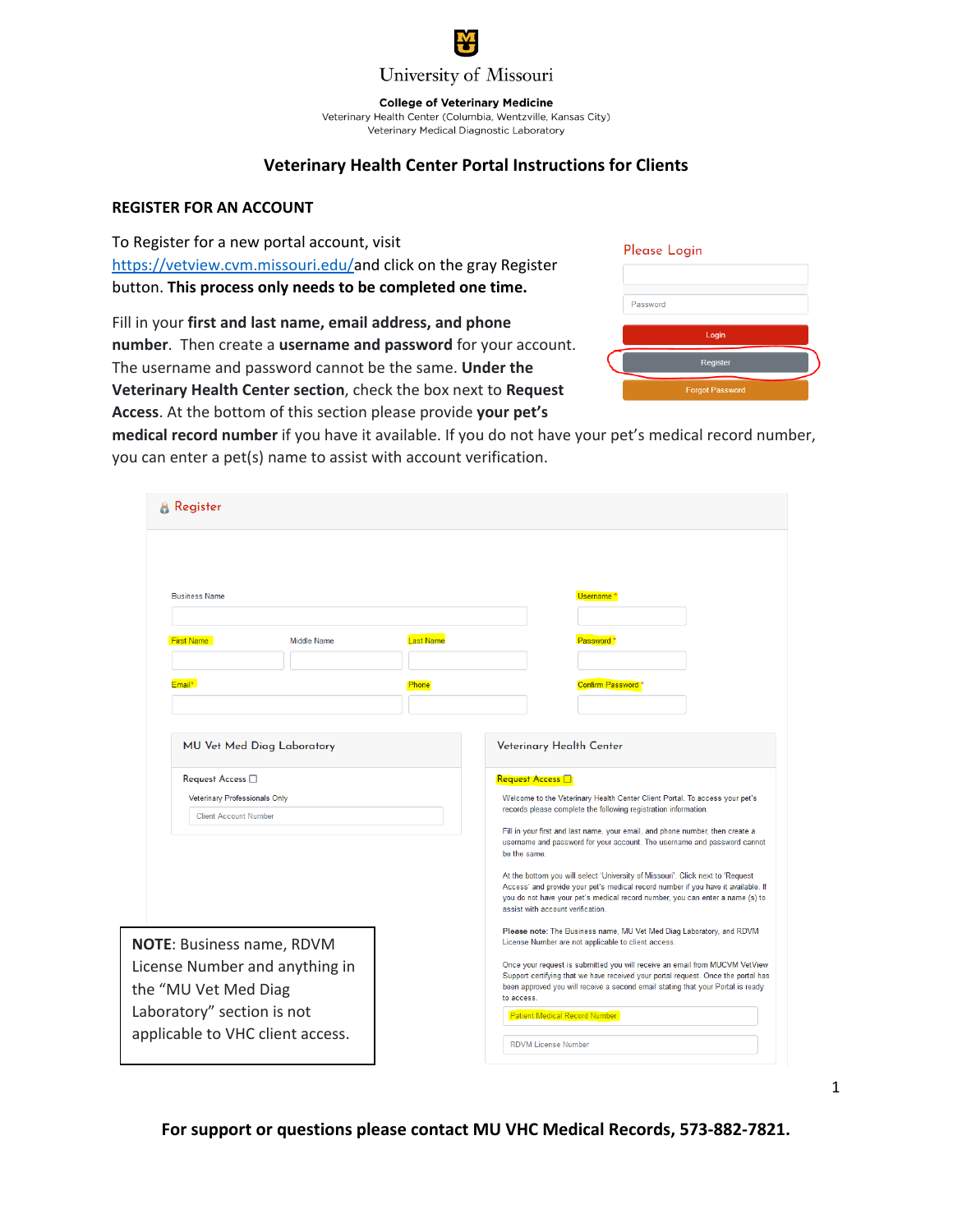Once your request is submitted you will receive an email from MU CVM VetView Support certifying that we have received your portal request. Once the information has been verified you will receive a second email stating that your Portal is ready to access. **It may take 1-2 business days for your request to be completed.**

## **USING THE CLIENT PORTAL**

To access the portal, visit [https://vetview.cvm.missouri.edu](https://vetview.cvm.missouri.edu/) and enter the username and password you created during registration, then click on the red **Login** button.

Under the Veterinary Health Center section on the main screen, you will see each patient owned by you listed by visit dates, starting with the most recent date. If you click on the patient's name it will take you to

## Please Login



the patient record providing you information on individual hospital visits, upcoming appointments, reminders, prescriptions, vaccines, lab and radiology results. You may need to press the **MORE** button to view other pets and visit dates.

| MU Vet Med Diag Laboratory                                                                                                                                                                         |                | Veterinary Health Center                              |                                 |                                   |                   |
|----------------------------------------------------------------------------------------------------------------------------------------------------------------------------------------------------|----------------|-------------------------------------------------------|---------------------------------|-----------------------------------|-------------------|
| <b>Request Access</b>                                                                                                                                                                              | <b>Patient</b> | <b>Owner</b>                                          | Unit                            | <b>Appointment</b><br><b>Type</b> | <b>Visit Date</b> |
| This section is for Veterinary Professionals Only. If you are seeking access to<br>the MU VHC client portal, please complete the Veterinary Health Center section.<br><b>Client Account Number</b> |                | <b>Random Sales</b><br><b>SOFT</b><br><b>CARD AND</b> | LOCAL<br><b>MEDICINE</b>        | <b>OPEN</b>                       | 1/26/22           |
| Register                                                                                                                                                                                           |                |                                                       | <b>LOCAL</b><br><b>MEDICINE</b> | <b>APPROVAL</b>                   | 12/9/21           |
|                                                                                                                                                                                                    |                | <b>CONTRACTOR</b><br><b>NOVER</b><br><b>CARL HOLL</b> | PHARMACY                        | Refill                            | 11/10/21          |
|                                                                                                                                                                                                    |                | <b>CONTRACTOR</b><br><b>HOME</b>                      | <b>EMER/CRITICAL</b><br>CARE    | <b>EMERGENCY</b>                  | 7/20/21           |
|                                                                                                                                                                                                    |                | <b>Karl Grade</b><br><b>AT HORN</b>                   | LOCAL<br><b>MEDICINE</b>        | <b>OPEN</b>                       | 7/14/21           |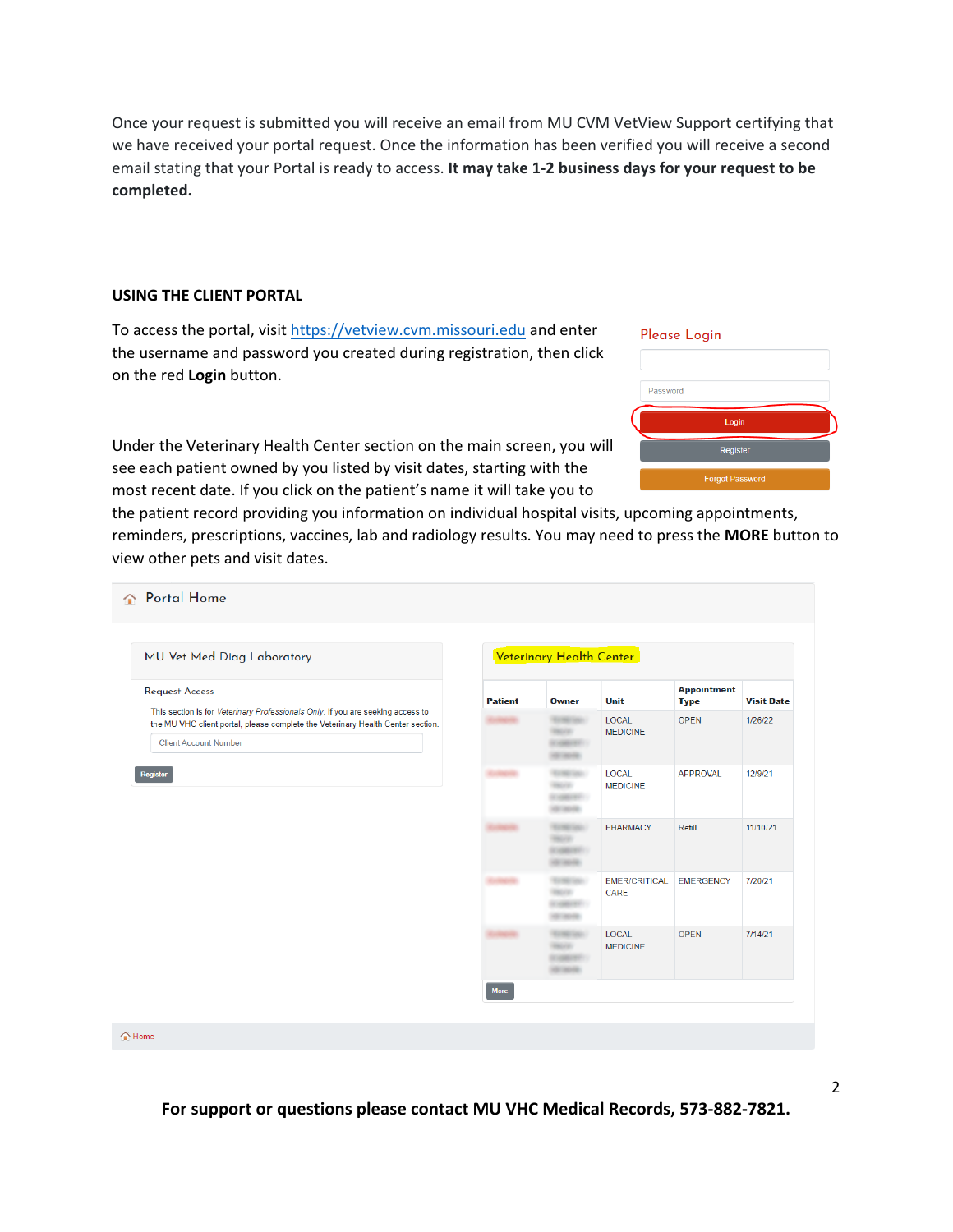To view the discharge instructions and invoice for a specific visit, click on the **details** link noted in red text next to the visit date.

| <b>Patient Details</b>                       |                                                           | <b>R</b> Hospital Visits |                                      |                         |                                                    |                   |         |  |  |  |
|----------------------------------------------|-----------------------------------------------------------|--------------------------|--------------------------------------|-------------------------|----------------------------------------------------|-------------------|---------|--|--|--|
| Patient Name:<br><b><i>COMMUNICATION</i></b> |                                                           | <b>Date</b>              | Service                              | <b>Appointment Type</b> | Reason                                             | <b>Status</b>     |         |  |  |  |
| Case No:<br>Species:                         | <b>CONTRACTOR</b><br>Canine                               | 1/26/22                  | <b>LOCAL MEDICINE</b>                | <b>OPEN</b>             | Wellness exam: DHLP, Bordetella, heartworm<br>test | <b>Discharged</b> | details |  |  |  |
| Breed:                                       | <b>Mixed Breed</b>                                        | 12/9/21                  | <b>LOCAL MEDICINE</b>                | <b>APPROVAL</b>         | <b>Ear infection</b>                               | <b>Discharged</b> | details |  |  |  |
| Sex:                                         | Male Castrated                                            | 7/20/21                  | EMER/CRITICAL CARE EMERGENCY         |                         | Ate leash                                          | <b>Discharged</b> | details |  |  |  |
| Date of Birth:                               | 10/7/16                                                   | 7/14/21                  | <b>LOCAL MEDICINE</b>                | OPEN                    | Rabies, bordetella                                 | <b>Discharged</b> | details |  |  |  |
|                                              |                                                           | 12/23/20                 | <b>LOCAL MEDICINE</b>                | <b>APPROVAL</b>         | Dental and wellness                                | <b>Discharged</b> | details |  |  |  |
| Upcoming<br>31                               |                                                           | 1/10/20                  | <b>LOCAL MEDICINE</b>                | <b>OPEN</b>             | Wellness exam, vaccines                            | <b>Discharged</b> | details |  |  |  |
| Appointments                                 |                                                           | 7/15/18                  | EMER/CRITICAL CARE EMERGENCY         |                         | after hours: broken toe nail                       | <b>Discharged</b> | details |  |  |  |
|                                              |                                                           | 3/9/18                   | <b>LOCAL MEDICINE</b>                | <b>OPFN</b>             | Wellness, vaccinations                             | <b>Discharged</b> | details |  |  |  |
| No Upcoming Appointments                     |                                                           | 4/3/17                   | <b>LOCAL MEDICINE</b>                | <b>RECHECK</b>          | <b>SUTURE REMOVAL POST</b><br>NEUTER/LACERATION    | <b>Discharged</b> | details |  |  |  |
| Reminders<br>$\cup$                          |                                                           | 3/24/17                  | <b>SOFT TISSUE</b><br><b>SURGERY</b> | <b>OUTPATIENT</b>       | <b>LACERATION</b>                                  | <b>Discharged</b> | details |  |  |  |
|                                              |                                                           | 3/23/17                  | <b>LOCAL MEDICINE</b>                | <b>COMM SX ELECT</b>    | NEUTER, MICROCHIP                                  | <b>Discharged</b> | details |  |  |  |
| Date: Jul 14, 2024                           |                                                           | 3/7/17                   | <b>EMER/CRITICAL CARE OUTPATIENT</b> |                         | <b>PAINFUL</b>                                     | <b>Discharged</b> | details |  |  |  |
| <b>Type: Wellness Local</b>                  |                                                           | 2/27/17                  | <b>LOCAL MEDICINE</b>                | <b>RECHECK</b>          | DHLPP, DRONTAL, RECHECK EARS                       | <b>Discharged</b> | details |  |  |  |
|                                              | • Local Medicine Wellness Visit<br><b>Comment: Rabies</b> | 2/8/17                   | <b>LOCAL MEDICINE</b>                | <b>RECHECK</b>          | <b>WELLNESS/VACCINES</b>                           | <b>Discharged</b> | details |  |  |  |

To open the discharge instructions or invoice (or any other part of the record that has an associated document, i.e., lab or radiology report), click on the printer to the right of the line. It will download a PDF copy of document.

| Visit Details          |                    |                              |                                                                                                   |                                              |          |                |   |  |  |
|------------------------|--------------------|------------------------------|---------------------------------------------------------------------------------------------------|----------------------------------------------|----------|----------------|---|--|--|
| <b>Patient Details</b> |                    | Visit & Episode Details      |                                                                                                   |                                              |          |                |   |  |  |
| Patient Name:          | <b>Common</b>      | <b>Visit Date: 1/26/22</b>   |                                                                                                   |                                              |          |                |   |  |  |
| Case No:               | <b>TANK</b>        | Service Unit: LOCAL MEDICINE |                                                                                                   |                                              |          |                |   |  |  |
| Species:               | Canine             |                              | <b>Appointment Type: OPEN</b><br>Reason of Visit: Wellness exam: DHLP, Bordetella, heartworm test |                                              |          |                |   |  |  |
| Breed:                 | <b>Mixed Breed</b> |                              | <b>Status: Discharged</b>                                                                         |                                              |          |                |   |  |  |
| Sex:                   | Male Castrated     |                              |                                                                                                   |                                              |          |                |   |  |  |
| Date of Birth:         | 10/7/16            | Discharge                    |                                                                                                   |                                              |          |                |   |  |  |
|                        |                    | Date                         |                                                                                                   | Description                                  |          | <b>Status</b>  |   |  |  |
|                        |                    | 1/26/22                      |                                                                                                   | <b>Default Client Discharge Instructions</b> |          | 画<br>Completed |   |  |  |
|                        |                    | S Billing                    |                                                                                                   |                                              |          |                |   |  |  |
|                        |                    | Date                         |                                                                                                   | Description                                  | Amount   | Balance        |   |  |  |
|                        |                    | 1/27/22                      |                                                                                                   | 983791-1                                     | \$104.80 | \$0.00         | ఆ |  |  |